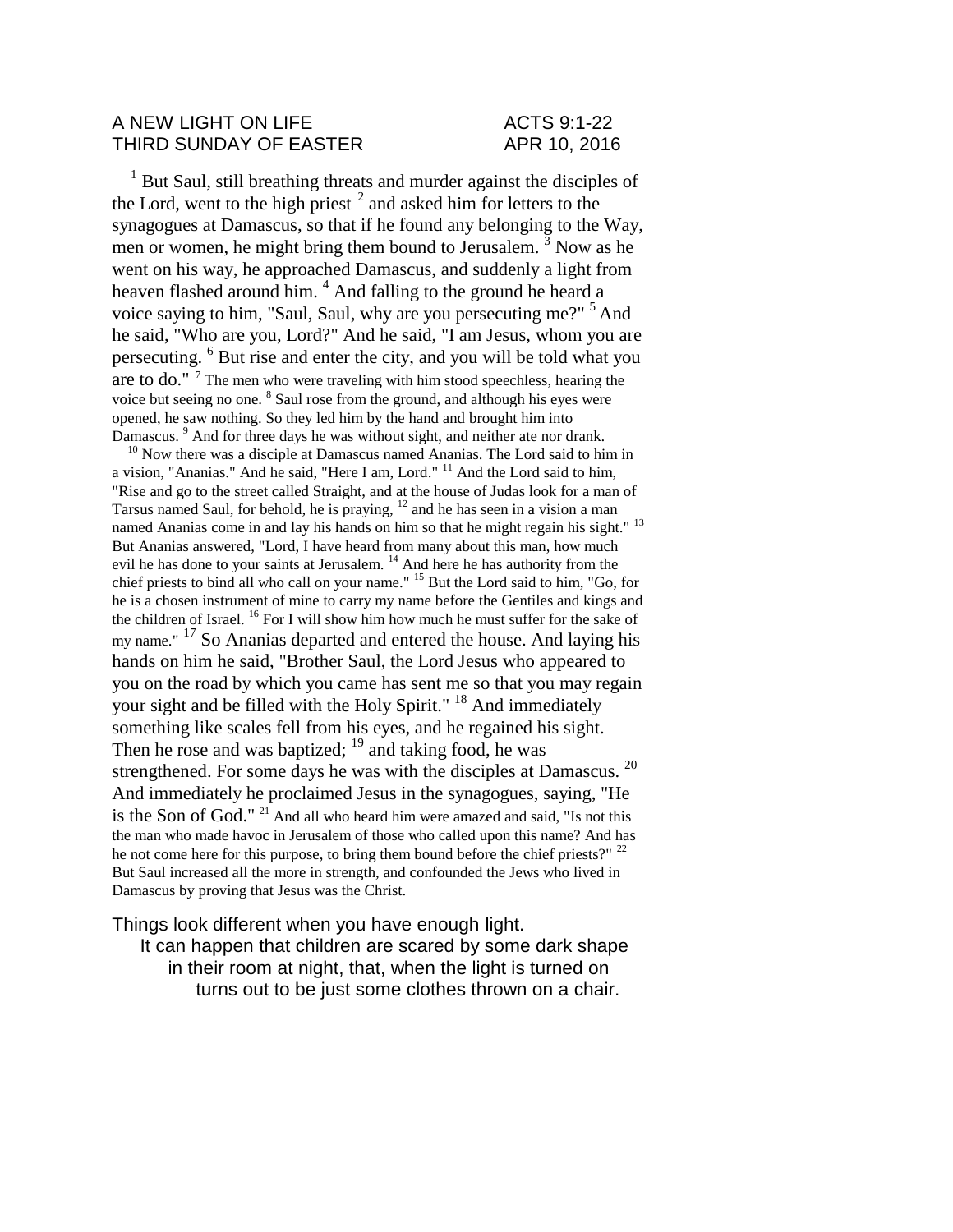Adult eyes are fooled by lack of light as well.

There have been times I have gotten dressed without turning on light & later discovered, that what I thought was black was actually blue

and what looked white was actually beige.

Paul, who sees the light of Christ in text,

later writes to Corinthians that now we see dimly but time is coming when we will see God face to face. From text we see that already now the light of God's word gives us a new light on life.

CHRIST'S LIGHT CHANGES VIEWS OF WHAT IS GOOD GOD, BY GRACE, CHANGES CURSES TO BLESSING. FAITH CHANGES VIEWS OF SUFFERING AND SERVICE.

CHRIST'S LIGHT CHANGES VIEWS OF WHAT IS GOOD

<sup>3</sup> Now as he went on his way, he approached Damascus, and suddenly a light from heaven flashed around him.<sup>4</sup> And falling to the ground he heard a voice saying to him, "Saul, Saul, why are you persecuting me?"  $<sup>5</sup>$  And he said, "Who are you, Lord?" And he said, "I am Jesus, whom</sup> you are persecuting. <sup>6</sup> But rise and enter the city, and you will be told what you are to do."  $7$  The men who were traveling with him stood speechless, hearing the voice but seeing no one. <sup>8</sup> Saul rose from the ground, and although his eyes were opened, he saw nothing. So they led him by the hand and brought him into Damascus. <sup>9</sup> And for three days he was without sight, and neither ate nor drank.

 $^{22}$  But Saul increased all the more in strength, and confounded the Jews who lived in Damascus by proving that Jesus was the Christ.

Light is what makes you able to see things, but sometimes, like when you are driving toward setting sun, light can blind. At first, Paul was blinded by living in the light

of what he thought was doing good and being right. Many would have agreed that Paul was a good person. He zealously tried to keep all God's commandments including regular worship in temple by offering sacrifices. And, consistent with his idea of being good, he was opposed to any who didn't worship God this way

especially those who taught that no one needed to. and so the right thing to do was to put a stop to it.

and punish the wrongdoers.

Some say is good to pursue what you are passionate about.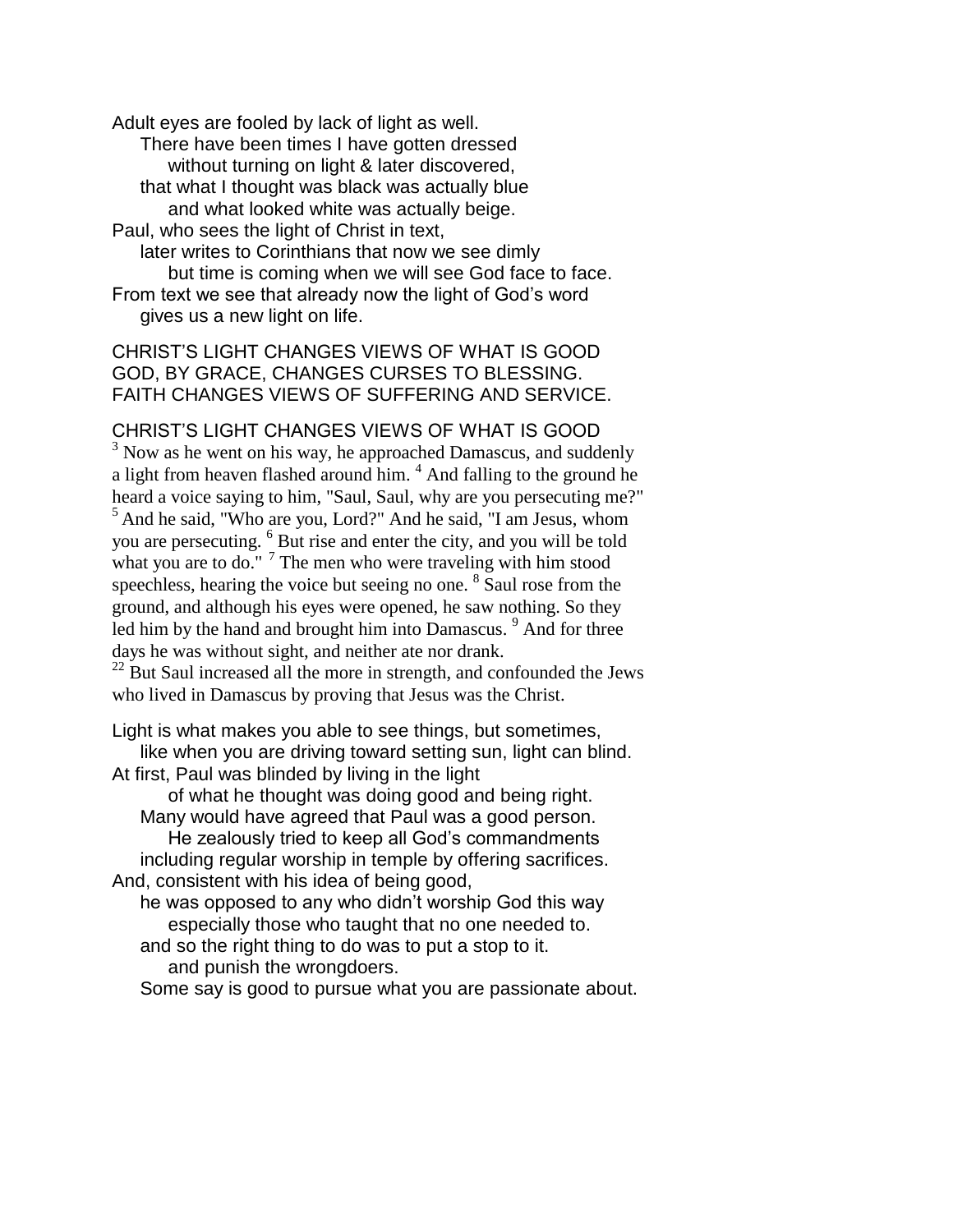But as good as the light of God's law is, looking at that alone caused Paul to squint and so not see the ways he failed to keep the whole law perfectly and the greater goodness of Jesus who brings us God's love and his greater sacrifice which gives full forgiveness, until Jesus gets right in Saul's face and says, "Why are you persecuting me?" Saul realizes this voice from heaven must be God but he replies, "persecute? Me? What do you mean?" Anyone who thinks it is possible for their lives and behavior to be clean and spotless enough to please God is in the dark and closing their eyes to the truth and is saying that Jesus, the savior, is worthless, and so is rejecting God. When Saul hears, "I am Jesus, whom you are persecuting." He sees in a flash that Jesus must be God and that therefore he is a murderous bad person. In the three days he has to focus on thinking about this, this truth sheds new light on everything he knew about the Old Testament And he begins to see how all the sacrifices and kings are just shadows of what God does for us through Jesus. As a result, his life is dramatically changed. He who came to Damascus to seek and find Christians and lead them away as captives to prison is himself led into Damascus as a helpless man but his eyes are opened to the fact that it is God who seeks and finds us who are helpless sinners and leads us to come to him by grace. It may not seem as dramatic, but same Jesus comes to us just as miraculously today in his word & sacraments to produce the same result of transforming our lives by showing us our sin and showing us our savior. Any time we try to somehow make ourselves good we get off track and on the wrong side of God but seeing that it is Jesus who makes us good is what straightens our lives out, because…

## GOD, BY GRACE, CHANGES CURSES TO BLESSING.

 $<sup>1</sup>$  But Saul, still breathing threats and murder against the disciples of</sup> the Lord, went to the high priest  $2$  and asked him for letters to the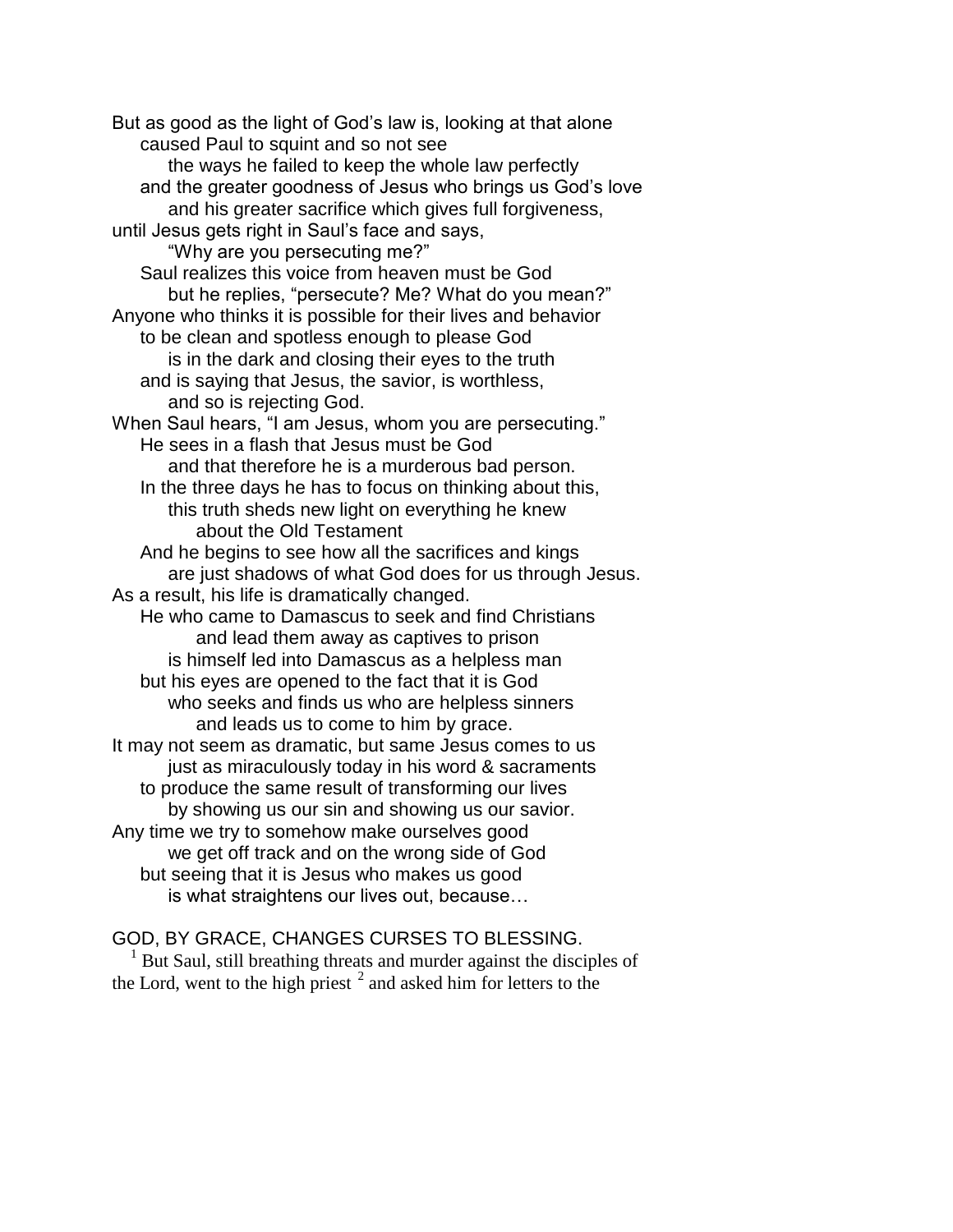synagogues at Damascus, so that if he found any belonging to the Way, men or women, he might bring them bound to Jerusalem.

 $^{[20]}$  For some days he was with the disciples at Damascus.  $^{20}$  And immediately he proclaimed Jesus in the synagogues, saying, "He is the Son of God."<sup>21</sup> And all who heard him were amazed and said, "Is not this the man who made havoc in Jerusalem of those who called upon this name? And has he not come here for this purpose, to bring them bound before the chief priests?"

God not only brings about amazing changes but he does it in amazing ways. In the chapter before this, attempt to stomp out church in Jerusalem cause it to spread to places like Damascus. Now God uses light to cause blindness, then uses Paul's blindness to cause him to see the light. Next he uses a man that Paul wanted to find and kill to come and find him to give him new life. As result, Paul, who cursed Jesus' name & wanted to wipe it out proclaims Jesus' name boldly and he who wanted to be a great destroyer of church becomes a great builder of the church. Later, he sees how, when he himself is in prison for preaching the Gospel, it actually promotes the gospel. All this is no accident, just as I think it is no accident that Paul's three days in darkness mirror Jesus' three days in the tomb before his resurrection. The greatest example of God's turning a curse into a blessing is Jesus being cursed with our sins and suffering and dying in our place in order to bless us with forgiveness and new life. It is all because of this and through this that God continues to snatch all the devil's weapons from his hands and use them against him. He tears down in order to build new. He uses persecution to spread the gospel. He breaks in order to heal. He brings us through death to bring us to new life. He uses sadness & loneliness to bring us closer to him. He uses suffering to make us stronger. That does not mean that any of these themselves are good.

It is God who is so good he can use even evil to do good.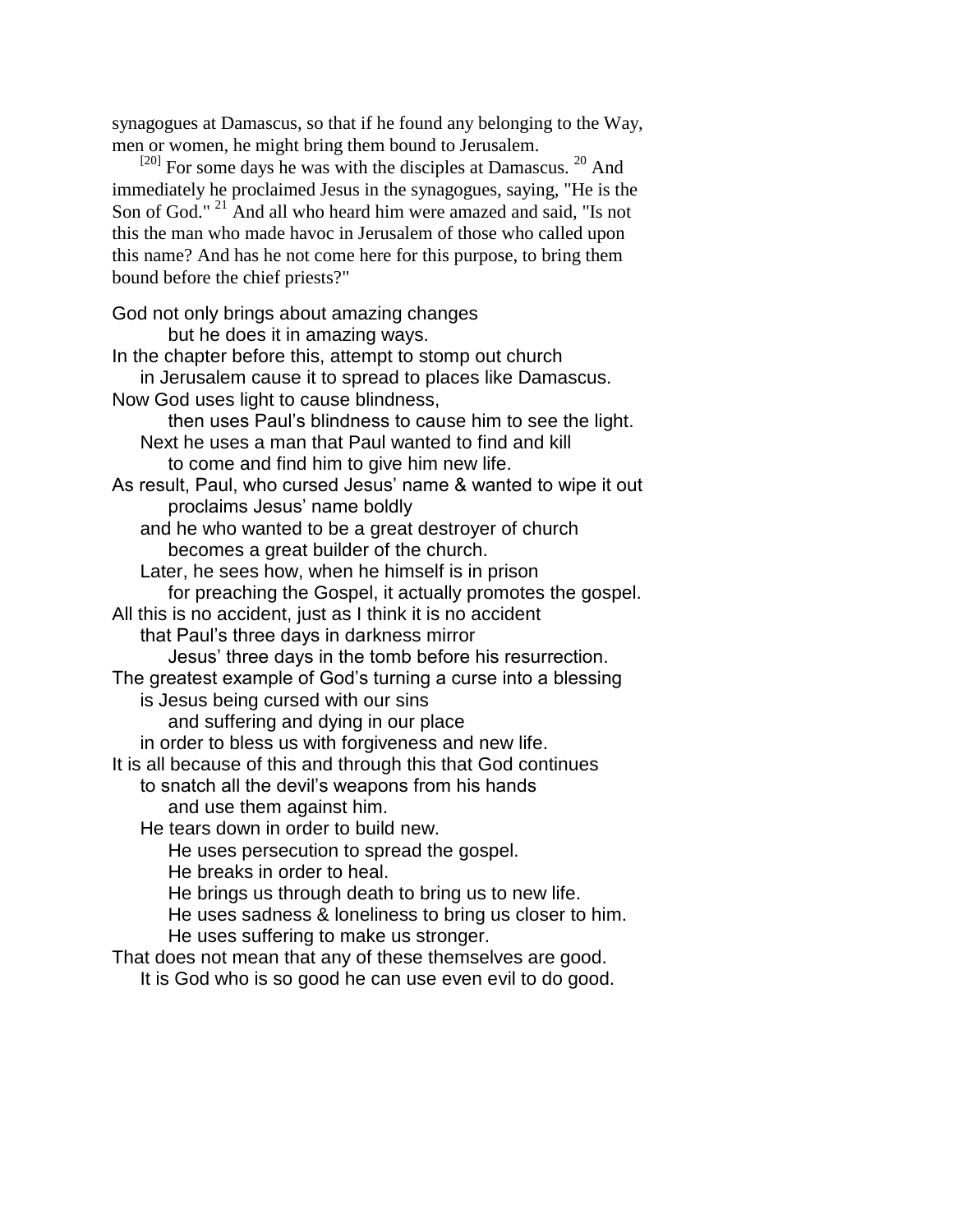When we see this,

FAITH CHANGES VIEWS OF SUFFERING AND SERVICE.

<sup>13</sup> But Ananias answered, "Lord, I have heard from many about this man, how much evil he has done to your saints at Jerusalem.<sup>14</sup> And here he has authority from the chief priests to bind all who call on your name." <sup>15</sup> But the Lord said to him, "Go, for he is a chosen instrument of mine to carry my name before the Gentiles and kings and the children of Israel.  $^{16}$  For I will show him how much he must suffer for the sake of my name."

 $17$  So Ananias departed and entered the house. And laying his hands on him he said, "Brother Saul, the Lord Jesus who appeared to you on the road by which you came has sent me so that you may regain your sight and be filled with the Holy Spirit." <sup>18</sup> And immediately something like scales fell from his eyes, and he regained his sight. Then he rose and was baptized; <sup>19</sup> and taking food, he was strengthened.

Today's readings are about those chosen for God's purposes. 2<sup>nd</sup> reading is about the lamb who is worthy because he has died and risen again. Gospel tells of Peter who was unworthy to speak for Jesus because he had denied him, being restored to service. In text God says he has chosen Saul as his instrument but first he chooses Ananias to serve him. Ananias didn't care for either of these choices at first. He was sure God's plan would end in his suffering. But he became willing to risk that in order to serve God. God says of Saul that he himself will be shown what he must suffer for the sake of his name. I don't know about you, but to me suffering looks like something to be avoided. For that matter, hard work is something to be avoided. But text leads us to look at both suffering and service as tools used by God for good, including our good. Just as it is not our goodness that makes us worthy to be with God and loved by God we do not have to worry that it is our goodness that makes us worthy to be servants of God. God says of Saul that he is his chosen instrument. He is simply a tool in hands of the wise & powerful God. Word for instrument in v. 15 literally means vessel, container So Ananias rightly says he will be filled with Holy Spirit.